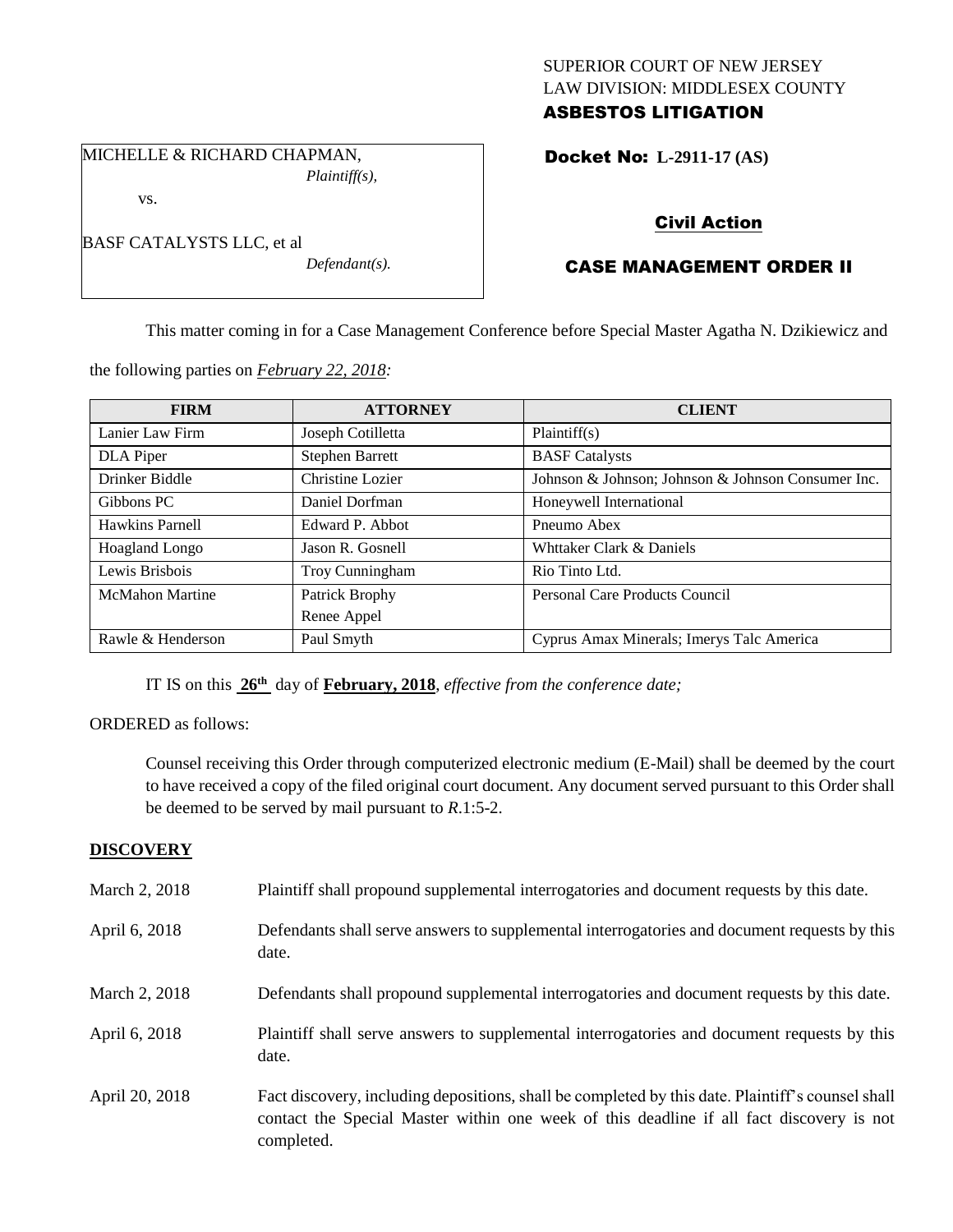#### May 4, 2018 Depositions of corporate representatives shall be completed by this date.

## **EARLY SETTLEMENT**

May 4, 2018 Settlement demands shall be served on all counsel and the Special Master by this date.

## **SUMMARY JUDGMENT MOTION PRACTICE**

- May 25, 2018 Plaintiff's counsel shall advise, in writing, of intent not to oppose motions by this date.
- June 8, 2018 Summary judgment motions shall be filed no later than this date.
- July 6, 2018 Last return date for summary judgment motions.

#### **MEDICAL DEFENSE**

| May 11, 2018   | Plaintiff shall serve medical expert reports by this date.                                                                                                                                                                                               |
|----------------|----------------------------------------------------------------------------------------------------------------------------------------------------------------------------------------------------------------------------------------------------------|
| May 11, 2018   | Upon request by defense counsel, plaintiff is to arrange for the transfer of pathology specimens<br>and x-rays, if any, by this date.                                                                                                                    |
| August 3, 2018 | Defendants shall identify its medical experts and serve medical reports, if any, by this date. In<br>addition, defendants shall notify plaintiff's counsel (as well as all counsel of record) of a<br>joinder in an expert medical defense by this date. |

#### **LIABILITY EXPERT REPORTS**

| May 31, 2018 | Plaintiff shall identify its liability experts and serve liability expert reports or a certified expert |
|--------------|---------------------------------------------------------------------------------------------------------|
|              | statement by this date or waive any opportunity to rely on liability expert testimony.                  |

August 3, 2018 Defendants shall identify its liability experts and serve liability expert reports, if any, by this date or waive any opportunity to rely on liability expert testimony.

#### **ECONOMIST EXPERT REPORTS**

| May 31, 2018 | Plaintiff shall identify its expert economists and serve expert economist report(s), if any, by |
|--------------|-------------------------------------------------------------------------------------------------|
|              | this date or waive any opportunity to rely on economic expert testimony.                        |

August 3, 2018 Defendants shall identify its expert economists and serve expert economist report(s), if any, by this date or waive any opportunity to rely on economic expert testimony.

#### **EXPERT DEPOSITIONS**

September 7, 2018 Expert depositions shall be completed by this date. To the extent that plaintiff and defendant generic experts have been deposed before, the parties seeking that deposition in this case must file an application before the Special Master and demonstrate the necessity for that deposition. To the extent possible, documents requested in a deposition notice directed to an expert shall be produced three days in advance of the expert deposition. The expert shall not be required to produce documents that are readily accessible in the public domain.

 $\_$  ,  $\_$  ,  $\_$  ,  $\_$  ,  $\_$  ,  $\_$  ,  $\_$  ,  $\_$  ,  $\_$  ,  $\_$  ,  $\_$  ,  $\_$  ,  $\_$  ,  $\_$  ,  $\_$  ,  $\_$  ,  $\_$  ,  $\_$  ,  $\_$  ,  $\_$  ,  $\_$  ,  $\_$  ,  $\_$  ,  $\_$  ,  $\_$  ,  $\_$  ,  $\_$  ,  $\_$  ,  $\_$  ,  $\_$  ,  $\_$  ,  $\_$  ,  $\_$  ,  $\_$  ,  $\_$  ,  $\_$  ,  $\_$  ,